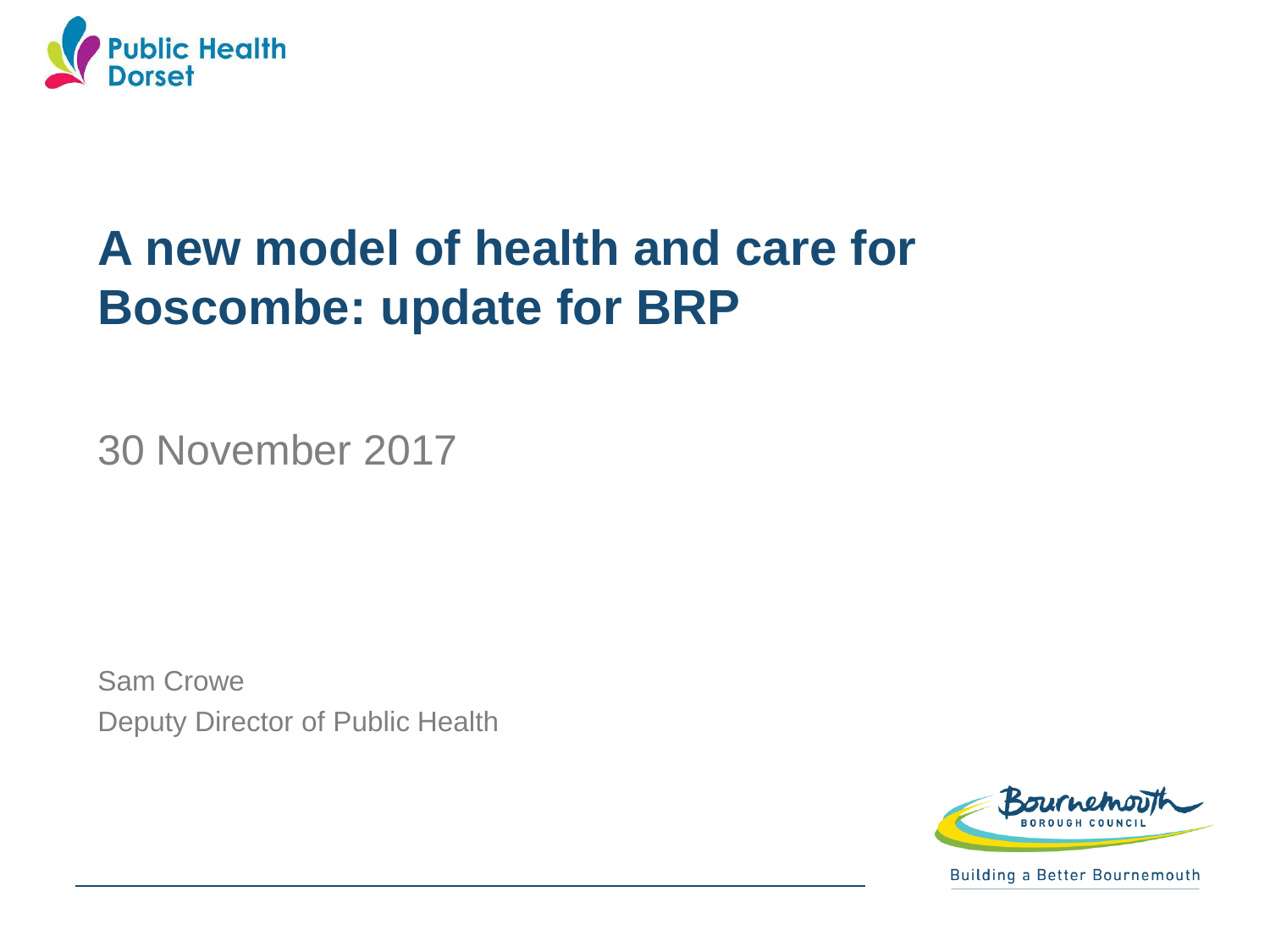

# **Summary**

Refreshed Commitments around:

- scaling LiveWell Dorset service
- better provision of NHS Health Checks
- Improving way that primary care works:
- Incorporating prevention
- Improving care
- Improving integration
- Involving people

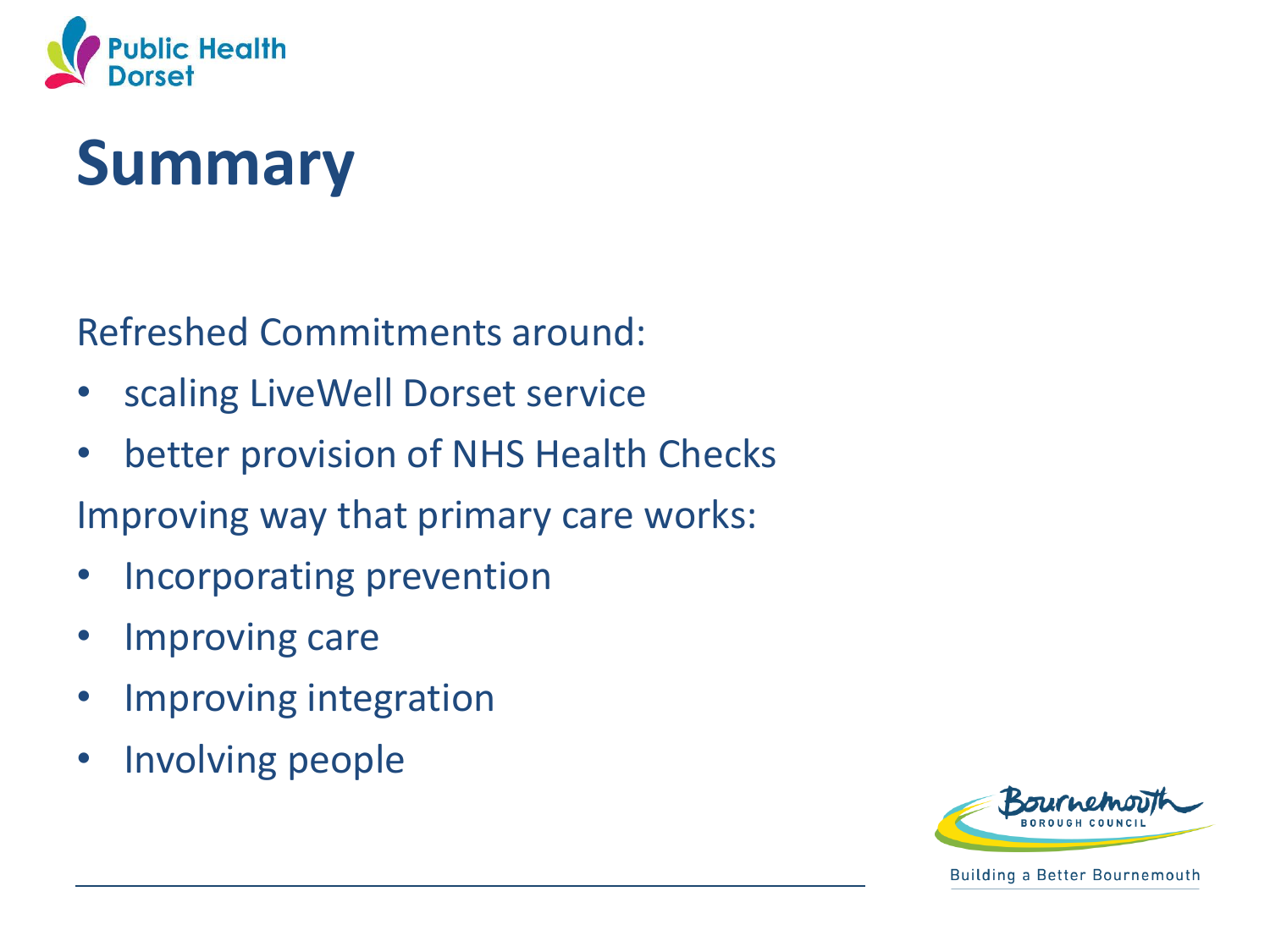

# **Sustainability and transformation plan**

**Delivering the Forward View: NHS planning guidance** 2016/17 - 2020/21

**NHS** 

ecember 201

### National requirement:

• Accelerate delivery of Five Year Forward View

#### Focus on:

- How will you close the health and wellbeing gap?
- How will you drive transformation to close the care and quality gap?
- How will you close the finance and efficiency gap?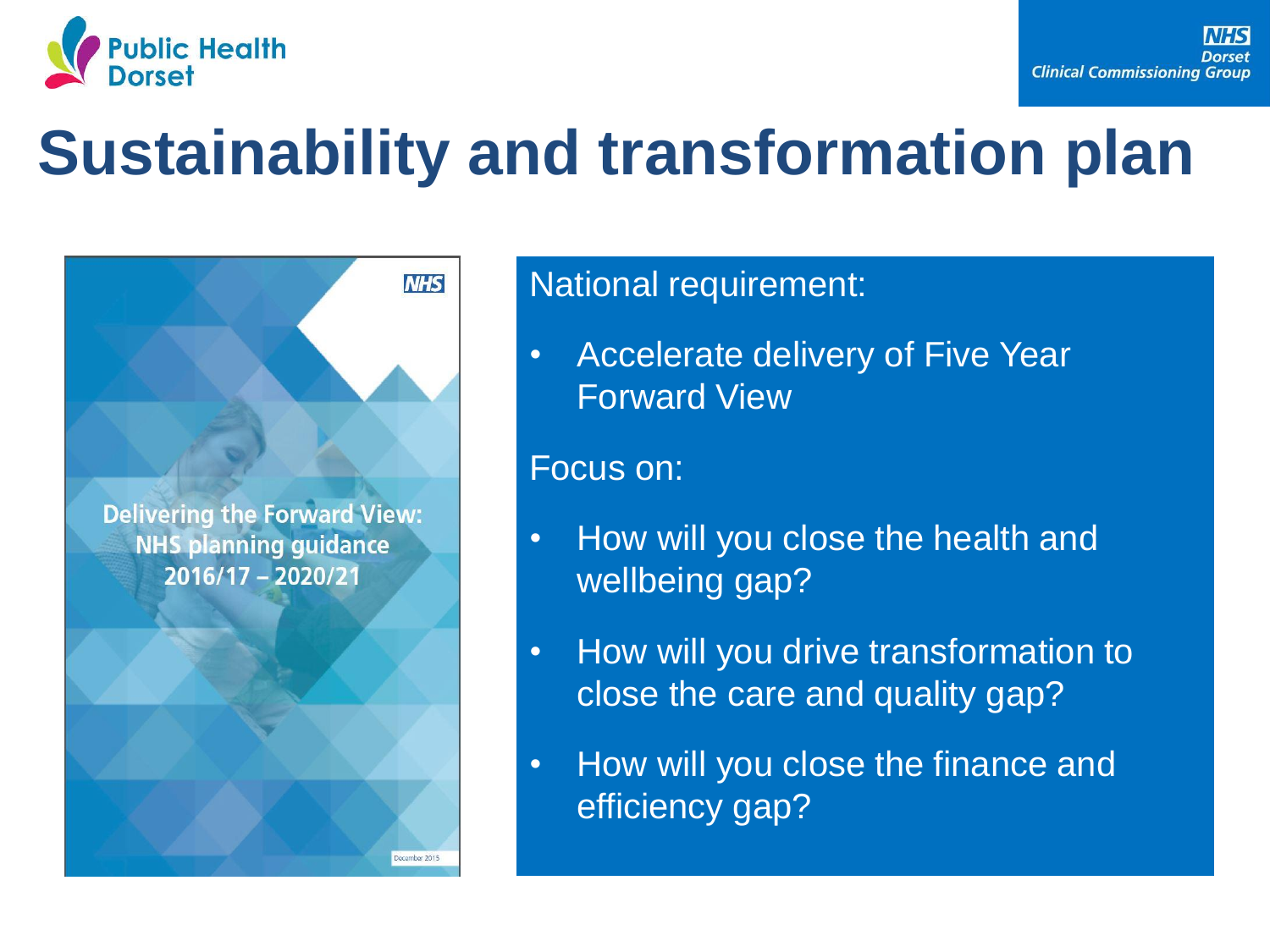

# **One Dorset Vision**



Our vision is to change our system to provide services to meet the needs of local people and deliver better outcomes.

### This means:

- People at the centre
- A greater focus on helping people to stay well, including broader factors that impact on health
- Reaching out to where people are, in their homes and communities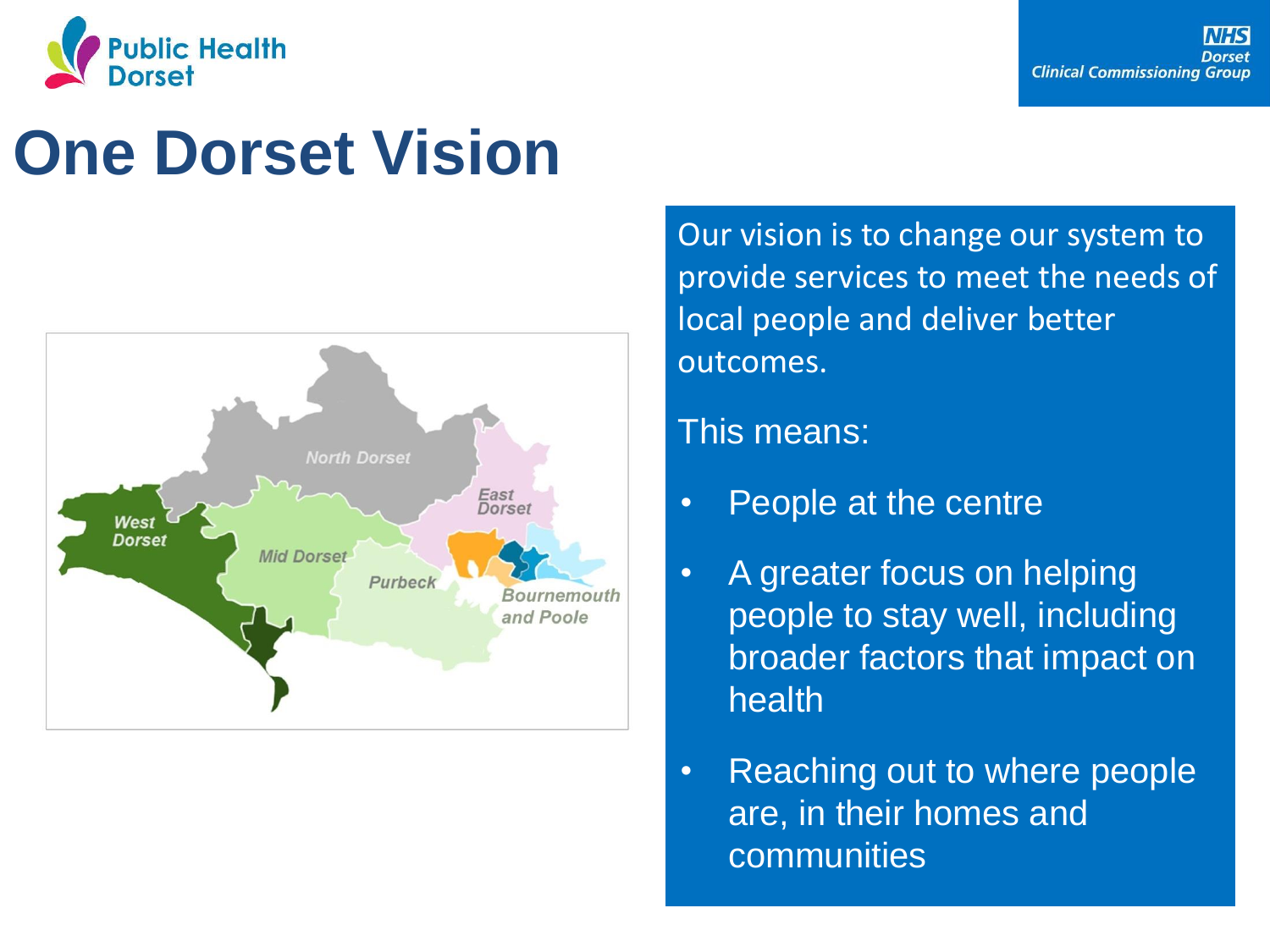

# **From vision to plan**

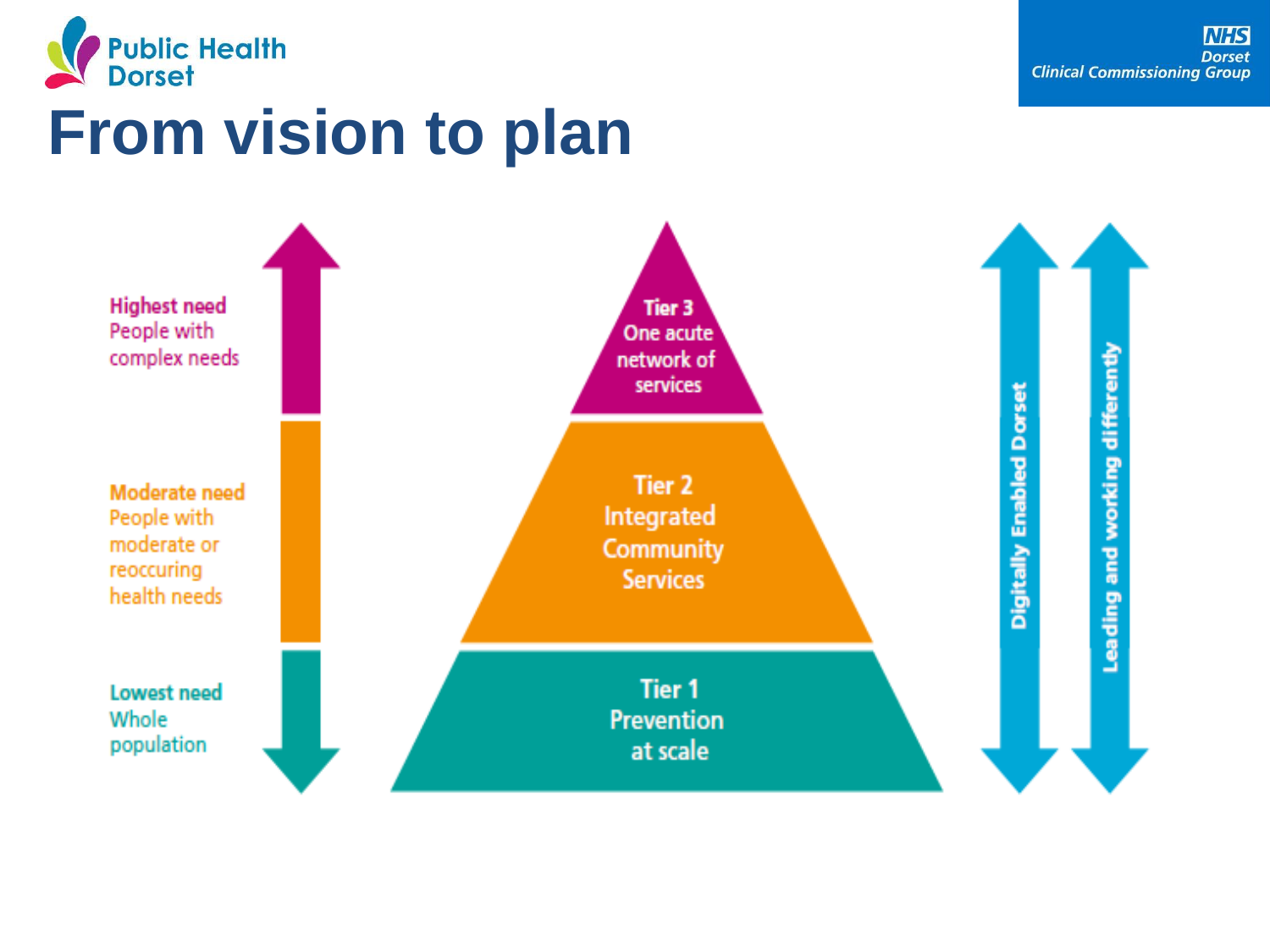

## **Tier 2 - Integrated community services**

Transform primary and community health and care services in Dorset through:

- Community hubs
- Integrated community teams
- Strengthen GP practices
- Integrated community service vanguards
- Acute mental health care pathway review
- Transform urgent and emergency care pathways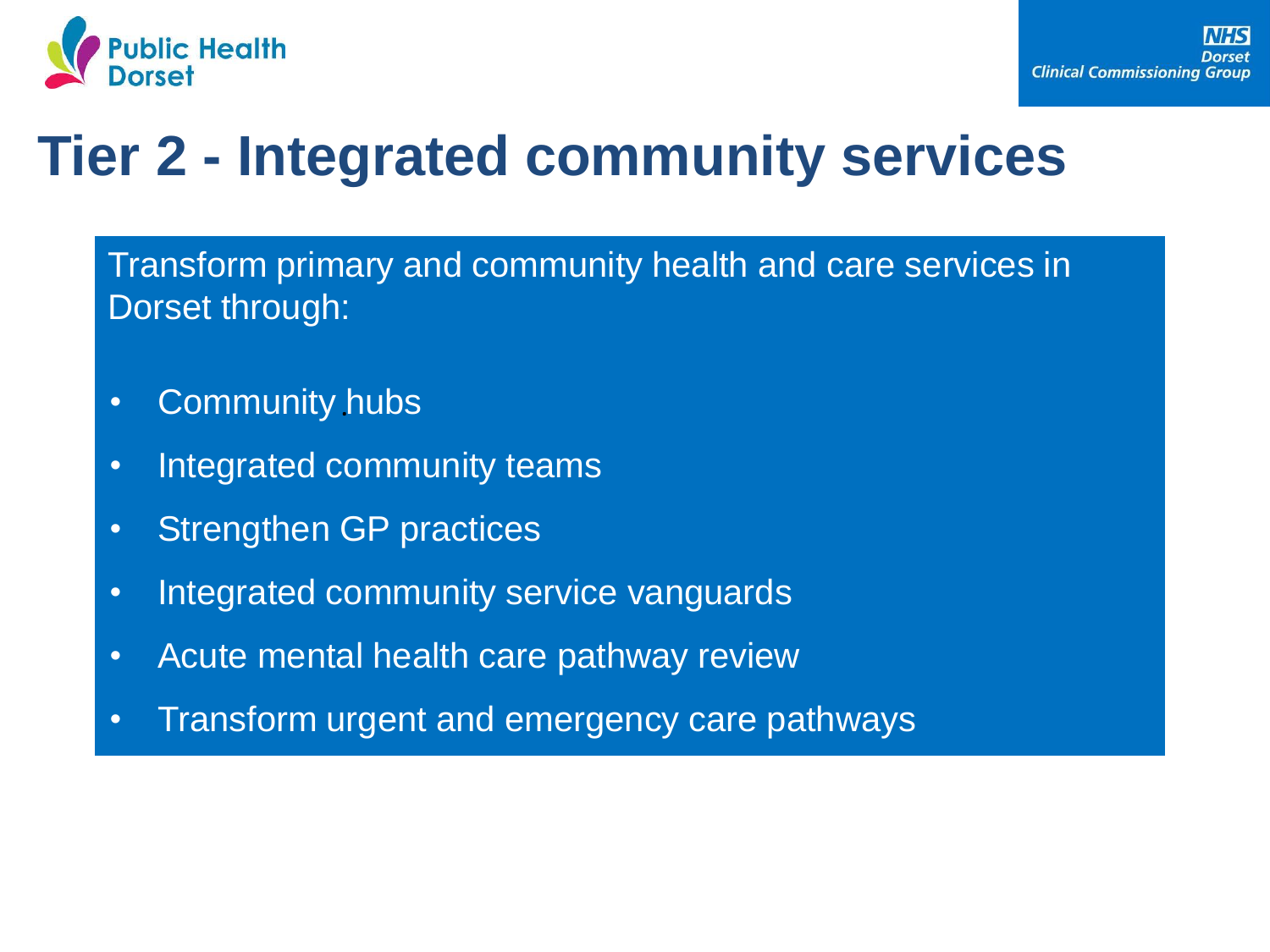

### **What are the challenges?**

### **Inequality**

- health outcome (life expectancy) health behaviours (healthy life expectancy)
- health and care use (demand or access?)

### **In 2010**

Gap in life expectancy (Males) almost 10 years between least and most affluent areas

0.2iii - Slope index of inequality in life expectancy at birth within English local authorities, based on local deprivation deciles within each area (Male) - Bournemouth



0.2iii - Slope index of inequality in life expectancy at birth within English local authorities, based on local deprivation deciles within each area (Female) - Bournemouth

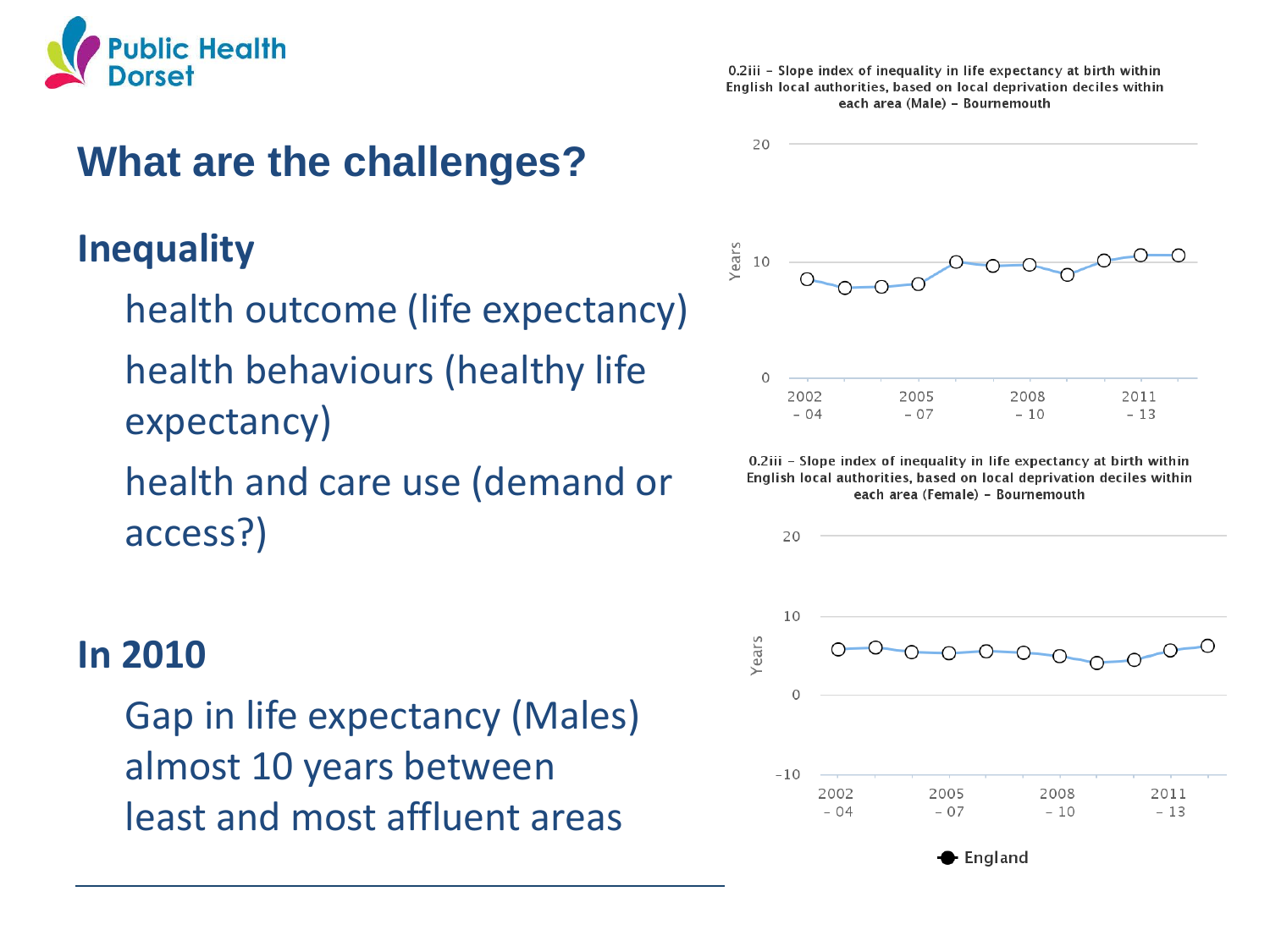Changes in population by LSOA in Bournemouth between 2002 and 2014. Key points:

- The majority of growth, both absolute and %, happened in the more deprived parts of Bournemouth. Difference in total population



#### **Population issues to consider:**

Growth and density – Boscombe has experienced more growth than other areas

Socially complex issues – substantial proportion of people have history of complex social issues including poverty, addiction, mental health

Community has a high turn over – high proportion of private rented / HMO tenure

Among most deprived LSOAs anywhere in SW England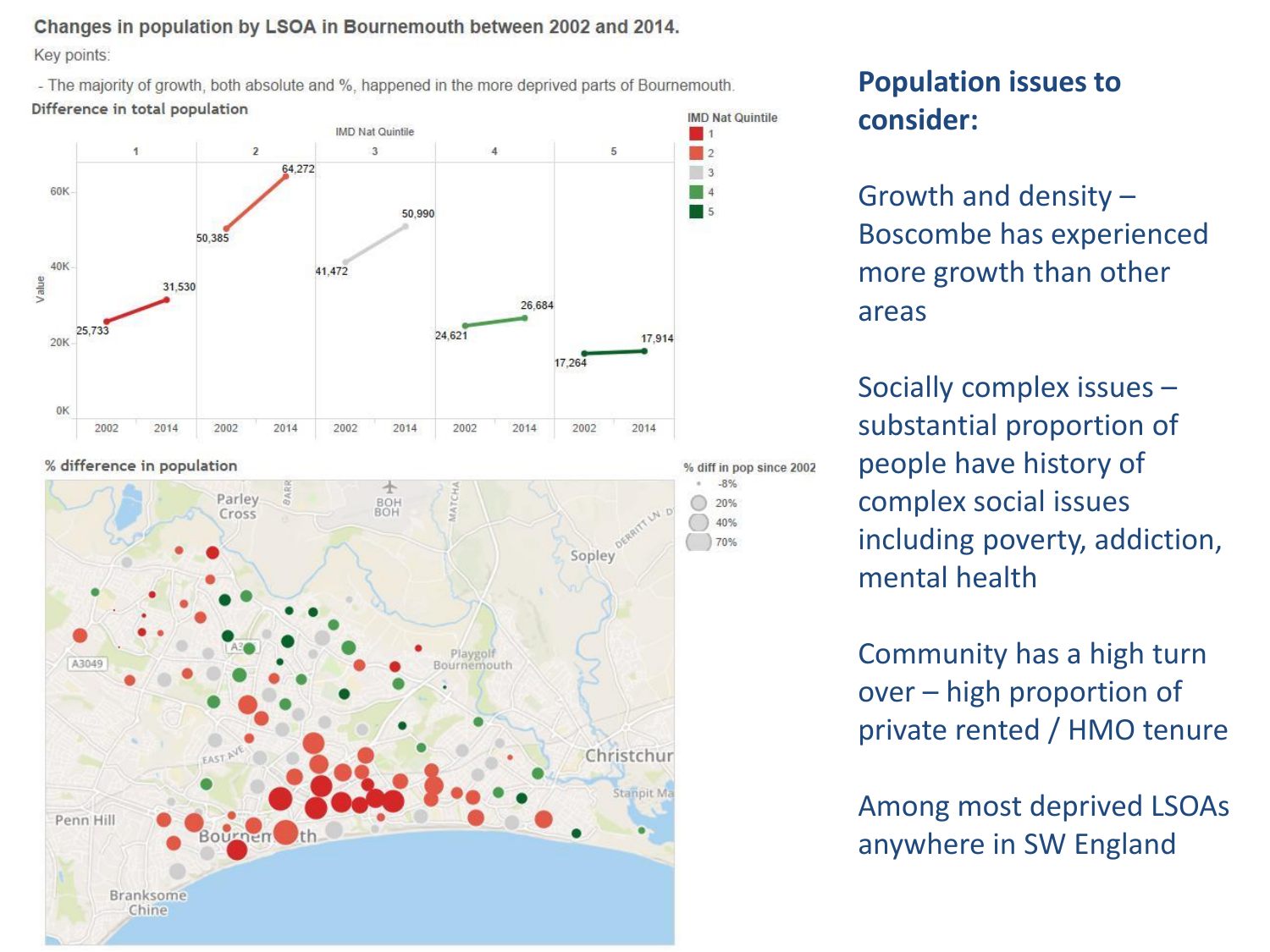

## **Short, medium and long term prevention**

### **Systematic and population based approach to improving health and reducing inequalities**

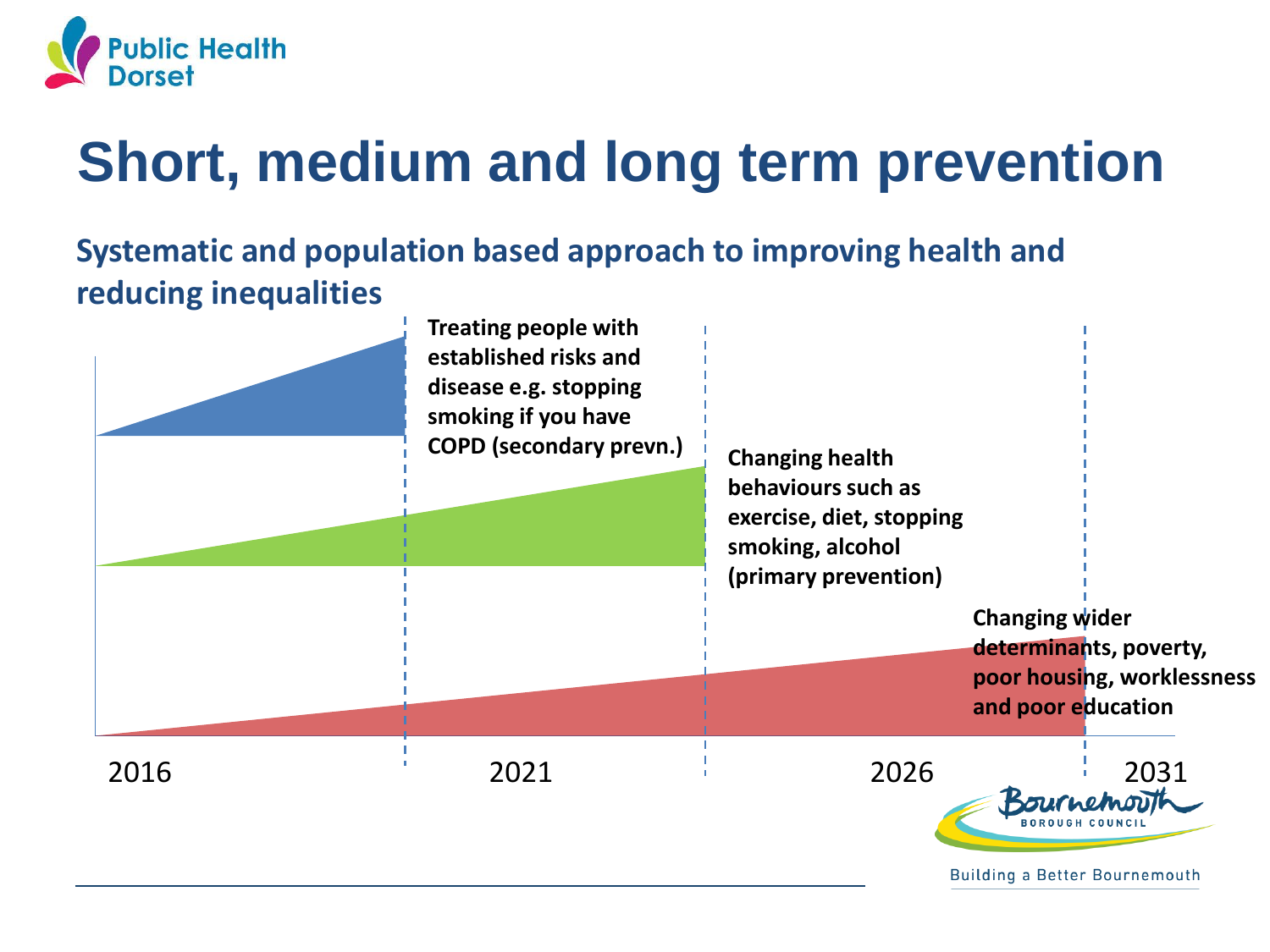



Alcohol and smoking contributing to many under 65 deaths in men, followed by heart disease

For women pattern is less pronounced but cancers more prominent



**Building a Better Bournemouth**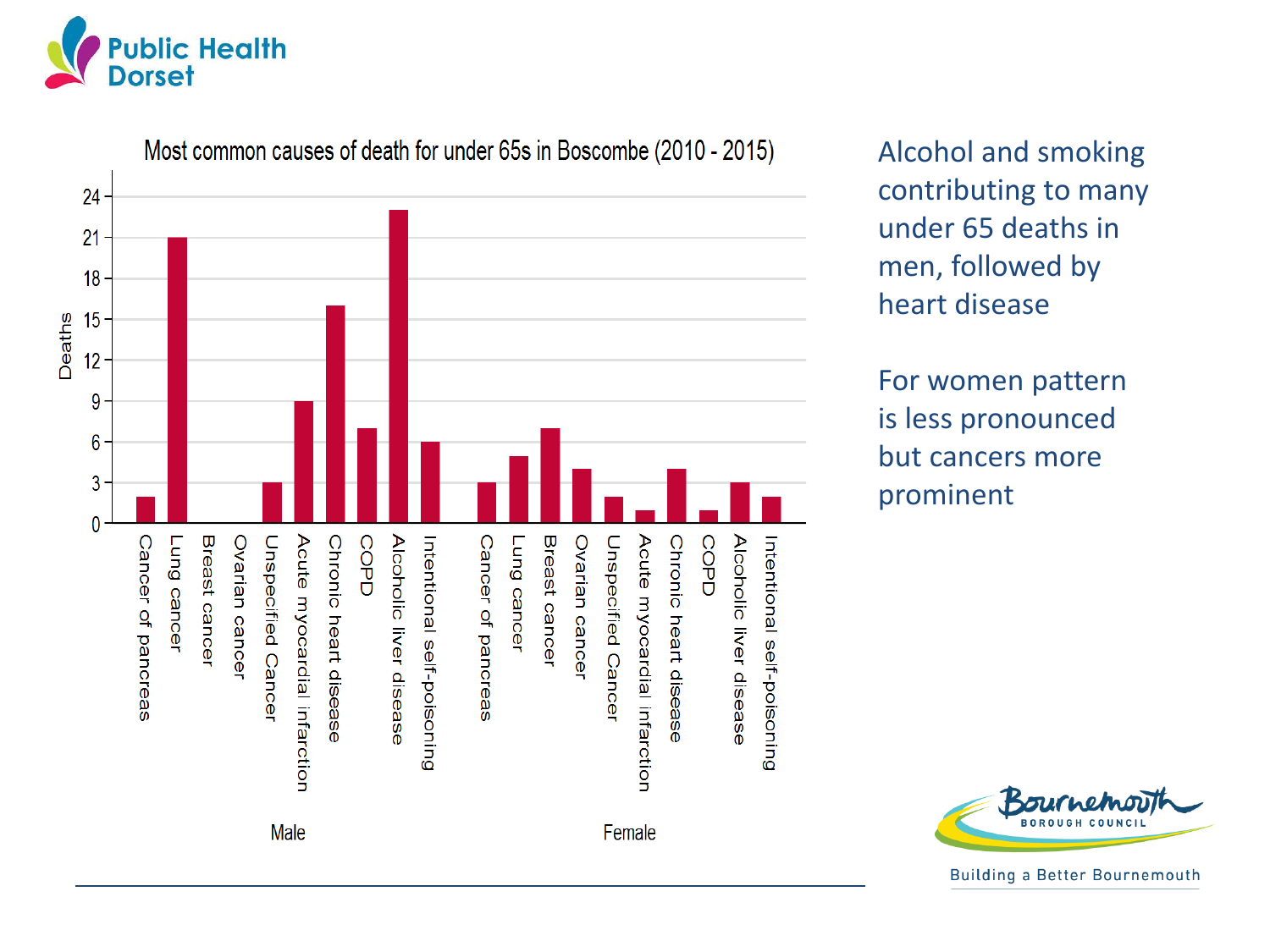

## **Proposed way forward:**

Prevention should encompass a three-level approach: **Individual** behaviour change (LiveWell Dorset, NHS Health Check)

**Organisational** – e.g. Build a new model of primary care and community services that is more personcentred

**Place-based –** longer term, but housing, economy, education strategies of the Council all well placed to deliver over the longer term



Building a Better Bournemouth







✓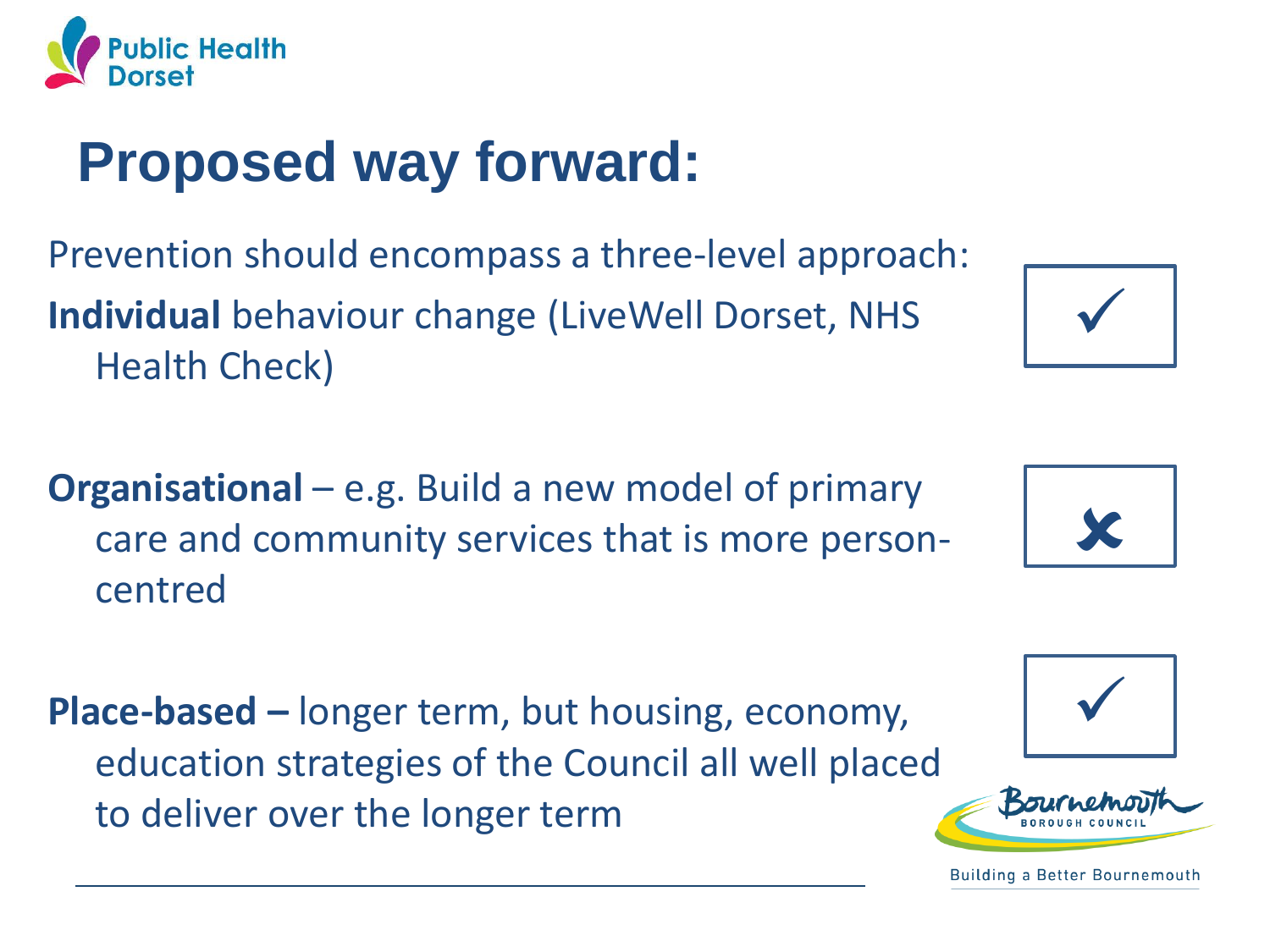

## **Boscombe commitment 2016**

*Use the local analysis to base commitment actions on –*

### **Challenge questions:**

- How do we scale up prevention and reduction of inequalities with a decreasing resource?
- What are the opportunities presented by Clinical Services Review, primary care development, Sustainability and Transformation Plan locally?
- Could we build a different type of primary care organisation in Boscombe?
- How do we get there? Who should be involved? Can we start a social movement around this, working with the Boscombe Forum?

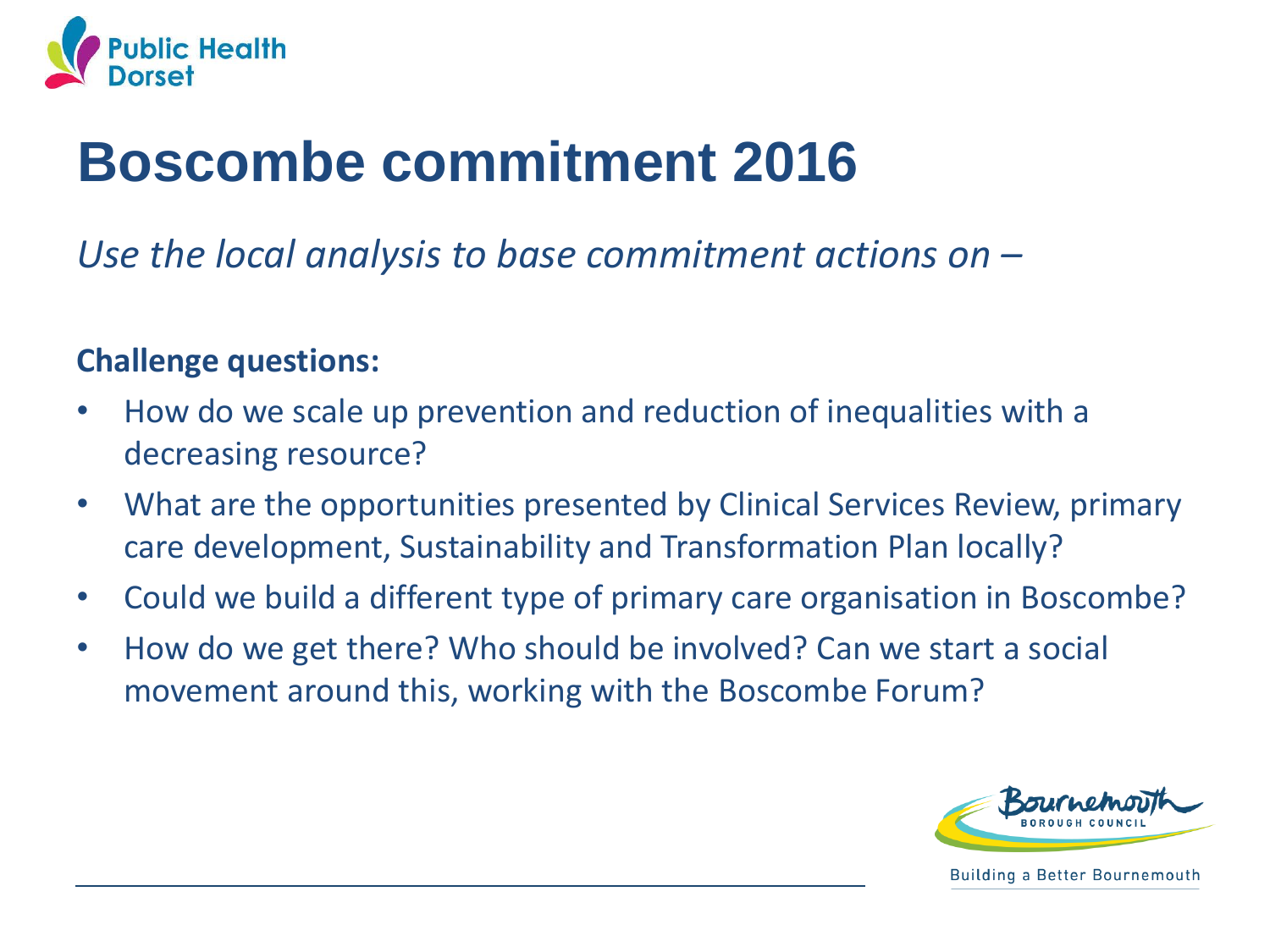

## **Opportunities and assets**

*What is there already in place that could potentially help?*

- 1. Mergers taking place between practices opportunity to provide primary care at scale
- 2. Integrated community services move to a population based model of care, working closer with GPs and community
- 3. CVS voluntary sector navigators pilot how to scale and 'grow' additional support in primary care
- 4. Boscombe and Springbourne Health Centre future?
- 5. Dorset Healthcare site at Shelley Road re-development potential?
- 6. Boscombe Neighbourhood Plan forum for engagement?